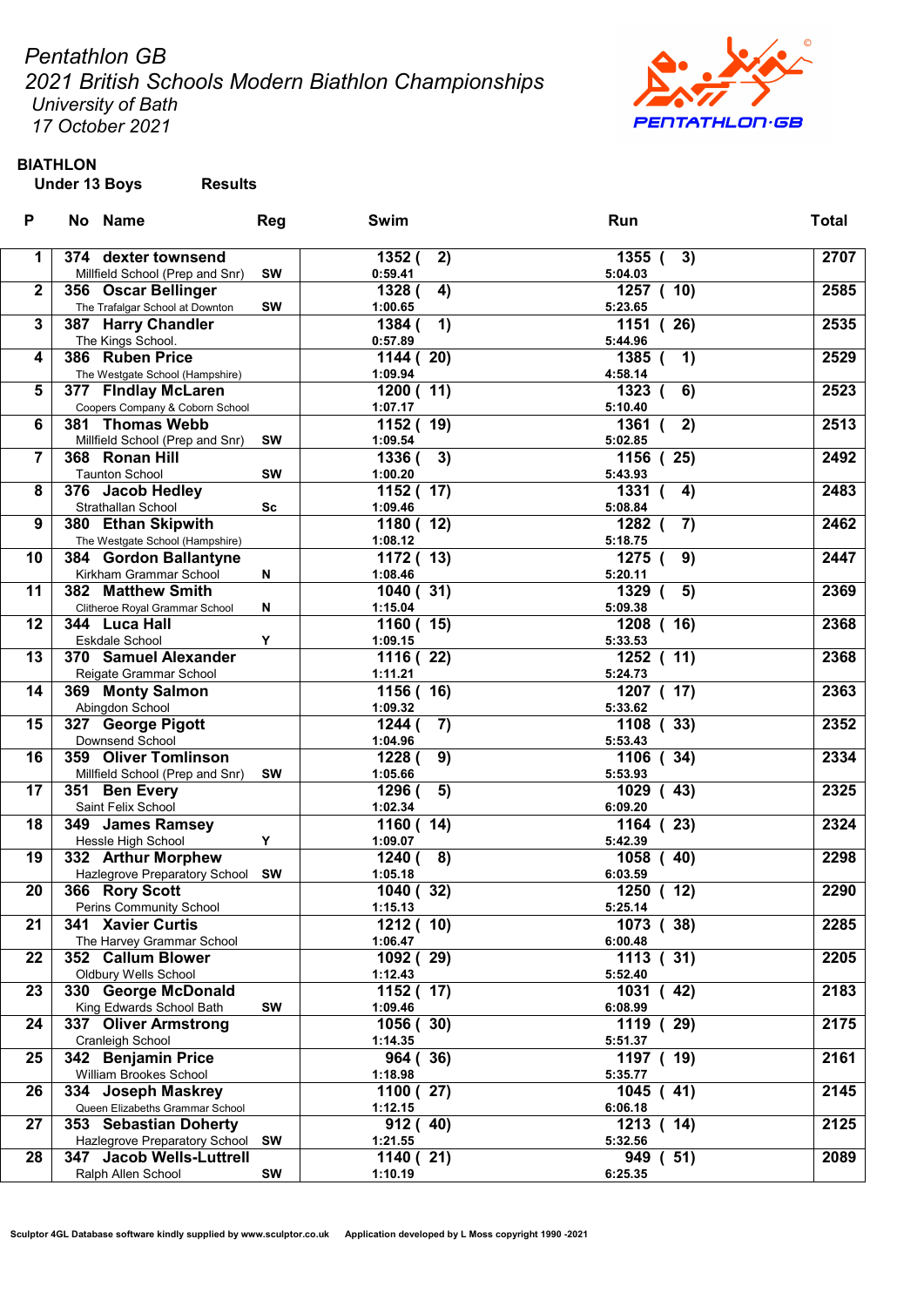#### BIATHLON

## Under 13 Boys Results

| Results |  |
|---------|--|
|         |  |
|         |  |
|         |  |

| P  | No Name                                    | Reg       | Swim                | Run                     | <b>Total</b> |
|----|--------------------------------------------|-----------|---------------------|-------------------------|--------------|
| 29 | 313 Ben Wilson                             |           | 1100 (26)           | 988 (46)                | 2088         |
|    | Berwick Upon Tweed High School             | N         | 1:12.10             | 6:17.41                 |              |
| 30 | 363 Harry Wright                           |           | 1116 (23)           | 965 ( 50)               | 2081         |
|    | Ashville Harrogate                         | Υ         | 1:11.35             | 6:22.07                 |              |
| 31 | 378 Reuben Cawley                          |           | 800(46)             | 1278 (<br>8)            | 2078         |
|    | Leweston School                            | SW        | 1:27.11             | 5:19.53                 |              |
| 32 | 331 Henry Johnson                          |           | 1104(25)            | 969 (49)                | 2073         |
|    | Coopers Company & Coborn School            |           | 1:11.98             | 6:21.32                 |              |
| 33 | 364 Tomisin Awofisayo                      |           | 876 (41)            | 1111 (32)               | 1987         |
|    | <b>Taunton School</b>                      | <b>SW</b> | 1:23.20             | 5:52.85                 |              |
| 34 | 388 Gilbert Glendinning                    |           | 776 (47)            | $\overline{1196}$ (21)  | 1972         |
|    | Thomas's Battersea                         | <b>SW</b> | 1:28.21             | 5:35.96                 |              |
| 35 | 325 Hector Jones                           |           | 976 (34)            | 994 (45)                | 1970         |
|    | Millfield School (Prep and Snr)            |           | 1:18.31             | 6:16.27                 |              |
| 36 | 323 Ethan Cleary                           |           | 1252(6)             | 716 (58)                | 1968         |
| 37 | <b>Bishop Wordsworths School</b>           | <b>SW</b> | 1:04.57             | 7:11.92                 | 1962         |
|    | 326 Joe Phillips<br>William Brookes School |           | 864 (42)<br>1:23.92 | 1098 (35)<br>5:55.40    |              |
| 38 | 343 Dexter Rymer                           |           | 752 (48)            | $1204$ (18)             | 1956         |
|    | William Brookes School                     |           | 1:29.59             | 5:34.25                 |              |
| 39 | 345 Louis Peckham                          |           | 820 (44)            | 1126 (28)               | 1946         |
|    | <b>Whitgift School</b>                     |           | 1:26.07             | 5:49.98                 |              |
| 40 | 329 Thomas Callander                       |           | 936 (38)            | 1010 (44)               | 1946         |
|    | Ashford School Pentathlon                  |           | 1:20.23             | 6:13.02                 |              |
| 41 | 338 Alexander Payne                        |           | 964 (35)            | 972 (48)                | 1936         |
|    | Holy Trinity Academy Trust                 |           | 1:18.97             | 6:20.62                 |              |
| 42 | 362 Zac Brennan                            |           | 860 (43)            | 1063 (39)               | 1923         |
|    | Royal Russell School                       |           | 1:24.14             | 6:02.55                 |              |
| 43 | 310 Charlie Smith                          |           | 932 (39)            | 982 (47)                | 1914         |
|    | William Brookes School                     |           | 1:20.43             | 6:18.69                 |              |
| 44 | 322 Ethan Hemming                          |           | 1108 (24)           | 724 ( 57)               | 1832         |
|    | Unaffiliated                               | SW        | 1:11.71             | 7:10.34<br>(36)<br>1088 | 1816         |
| 45 | 339 George Earle<br>Salesian College       |           | 728 (49)<br>1:30.77 | 5:57.46                 |              |
| 46 | 316 Otis Maguire                           |           | 1096 (28)           | (59)<br>699             | 1795         |
|    | Oldfield School                            | SW        | 1:12.33             | 7:15.32                 |              |
| 47 | 320 Finlay Croker                          |           | 1012 (33)           | 759 ( 55)               | 1771         |
|    | Coopers Company & Coborn School            |           | 1:16.57             | 7:03.38                 |              |
| 48 | 321 Martin Calero-Smith                    |           | 956 (37)            | 753 ( 56)               | 1709         |
|    | Coopers Company & Coborn School            |           | 1:19.29             | 7:04.41                 |              |
| 49 | 340 Rhys Goodman                           |           | 456 (54)            | 1220 ( 13)              | 1676         |
|    | Monkton Combe Senior School SW             |           | 1:44.36             | 5:31.09                 |              |
| 50 | 365 Thomas Alder                           |           | 436 (56)            | 1212 ( 15)              | 1648         |
|    | Coopers Company & Coborn School            |           | 1:45.35             | 5:32.77                 |              |
| 51 | 373 Teddy Standbridge                      |           | 440 (55)            | 1114<br>30)             | 1554         |
|    | Coopers Company & Coborn School            |           | 1:45.08             | 5:52.26                 |              |
| 52 | 315 Kiran Madhar                           |           | 660(<br>50)         | 883 (53)                | 1543         |
| 53 | Reigate Grammar School<br>348 Axel Bankole |           | 1:34.03<br>388 (58) | 6:38.53<br>1128 (27)    | 1516         |
|    | Coopers Company & Coborn School            |           | 1:47.74             | 5:49.40                 |              |
| 54 | 357 Michael Rode                           |           | 412 (57)            | 1077 (37)               | 1489         |
|    | Reigate Grammar School                     |           | 1:46.45             | 5:59.61                 |              |
| 55 | 360 Oliver Sillett                         |           | 324 (59)            | 1161<br>(24)            | 1485         |
|    | Coopers Company & Coborn School            |           | 1:50.82             | 5:42.96                 |              |
| 56 | 312 Max Scott                              |           | 808 (45)            | (60)<br>599             | 1407         |
|    | Coopers Company & Coborn School            |           | 1:26.74             | 7:35.20                 |              |
| 57 | 336 Daniel Brown                           |           | 92 (<br>62)         | 1176<br>(22)            | 1268         |
|    | Coopers Company & Coborn School            |           | 2:02.45             | 5:39.87                 |              |
| 58 | 361 Samuel Pulikkottil                     |           | 0(63)               | 1197 (20)               | 1197         |
|    | Coopers Company & Coborn School            |           | 2:07.32             | 5:35.79                 |              |
| 59 | 328 Rhys Caudwell                          |           | 224 (60)            | 941<br>(52)             | 1165         |
|    | Unaffiliated                               | Y         | 1:55.82             | 6:26.98                 |              |